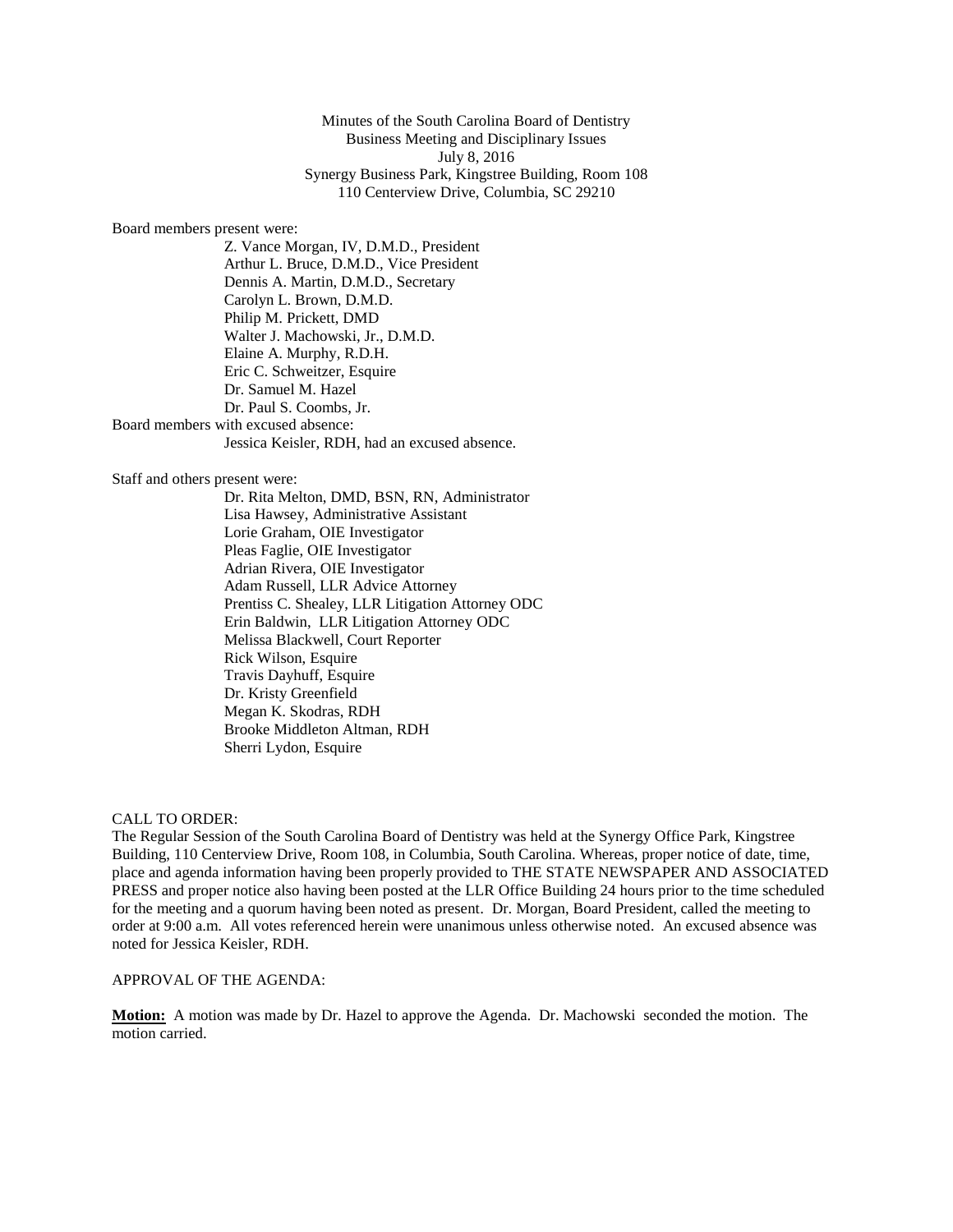BOARD MEETING MINUTES July 8, 2016 Page 2

#### APPROVAL OF THE MINUTES:

**Motion:** A motion was made by Mr. Schweitzer to approve the Minutes of the last meeting on April 15, 2016. Dr. Prickett and Ms. Murphy seconded the motion. The motion carried.

Dr. Morgan introduced the new Board Administrator, Dr. Rita Melton.

#### DISCIPLINARY ISSUES REPORTS:

#### Investigative Review Committee (IRC) Reports:

The IRC report was presented by Pleas Faglie, OIE Investigator.

**Motion:** A motion was made by Mr. Schweitzer to accept the report with the exception of the first matter and take that one under consideration and approve the report otherwise. Dr. Coombs seconded the motion. The motion carried.

### **OIE and ODC Management Reports**:

Prentiss Shealey, Attorney from the Office of Disciplinary Counsel, presented the ODC Report. They have 33 open cases, 3 are currently pending Consent Agreements; 9 are pending Memorandum of Agreements; 15 are pending Panel Hearings; 1 is pending a Board hearing; 5 are pending Orders. They have closed 14 cases.

**DISPLINARY ISSUES**: Disciplinary hearings are closed for the Board of Dentistry.

**Motion:** Dr. Bruce made a motion to go into private session for the disciplinary hearings. Ms. Murphy seconded the motion. The motion carried.

#### **Disciplinary Hearing—MOA—Case No. 2015-123**

A hearing was held for the Respondent. Mr. Russell advised the Board. The State was represented by Erin Baldwin, Esq. The Respondent was present and was represented by his attorney, Sherri A. Lyndon, Esq. A court reporter was present. The closed hearing commenced.

**Motion:** Dr. Hazel made a motion to go into executive session to receive legal advice on this matter. Dr. Coombs seconded it. The motion carried.

**Motion:** Mr. Schweitzer made a motion to return to open session. Dr. Bruce seconded it. The motion carried.

**Motion:** Dr. Coombs made a motion that the Respondent's license be immediately suspended with such suspension stayed and his license placed on a five-year probationary status, subject to the Respondent's compliance with the following conditions: Respondent's wife must serve as Respondent's supervising dentist, to be present during all hours that Respondent works; no use of his DEA license; no Scheduled medications or sedation to take place in his workplace; Respondent may not complete surgical procedures except those requiring local anesthesia; that Respondent maintains reasonable hours of, or less than, 40 hours per week; and that a \$10,000 fine be payable within 30 days of this Order; Respondent must appear before the Board at the conclusion of the probationary period to seek full reinstatement of his license. Mr. Schweitzer seconded it. The motion carried.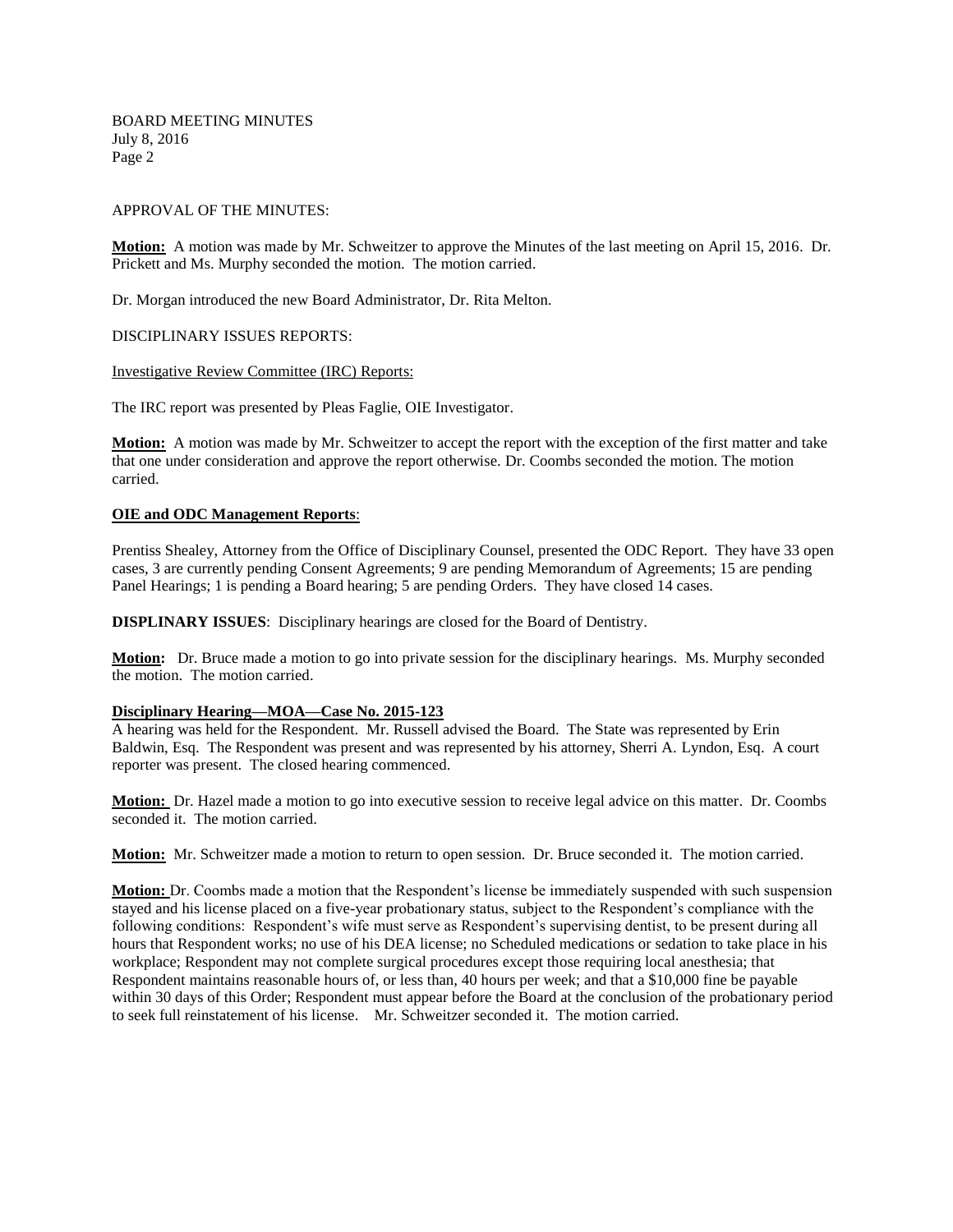### BOARD MEETING MINUTES July 8, 2016 Page 3

### **Petition for Release from Requirements Contained in Board Order**

Dr. Prickett made a motion to go into closed session to protect certain confidential information. Dr. Coombs seconded it. The motion carried. Mr. Russell advised the Board. The Respondent was represented by his attorneys, Travis Dayhuff, Esq. and Susan Nelson Esq. Also, present during the hearing were Richard P. Wilson, Frank Sheehan, Tia Cooper and Diane Mullis, M.D. The closed hearing commenced.

**Motion:** Mr. Schweitzer made a motion to go into executive session to seek legal advice on this matter. Dr. Coombs seconded it. The motion carried.

### **Motion:**

Mr. Schweitzer made a motion to come out of executive session. Dr. Coombs seconded it. The motion carried.

#### **Motion:**

Mr. Schweitzer made a motion to dismiss this case based upon lack of jurisdiction. Dr. Coombs seconded it. The motion carried.

Mr. Schweitzer made a motion to come out of closed session. Dr. Brown seconded it.

# **Appearance to Discuss Request to Modify Botox Policy—Dr. Krystal Teague and Dr. Maylyn Price**

Dr. Teague mentioned she will be the one doing the actual presentation. They are requesting a revision in the Botox policy to remove the limitation of the "perioral". After much discussion with the Board, Dr. Morgan informed them the Board would review their request.

#### REPORTS/INFORMATION:

#### **2016 Summer Board Newsletter Items—Dr. Dennis Martin**

Dr. Martin stated between the president and Dr. Melton, he is looking to see if they can provide a newsletter at least twice year. The newsletter will be online.

### **Application Hearing--Reinstatement**

Dr. Richard M. Forbes, DMD was scheduled to meet with the Board via teleconference to request reinstatement of his dental license. After unsuccessfully attempting to contact him via telephone, the Board deferred his reinstatement hearing to potentially meeting with them at their next scheduled board meeting on October 14, 2016. Mr. Schweitzer made a motion to request his presence at the October 14, 2016 board meeting. Dr. Bruce seconded it. The motion carried.

### **Application Hearing—Initial Application**

Mr. Schweitzer made a motion to go into closed session for the hearing to protect certain confidential information. Dr. Bruce seconded the motion. The motion carried.

Dr. Kristy Greenfield is seeking licensure by credential to practice dentistry in this state. She was asked to appear before the Board to provide the final disposition on a matter she referred to on her application. Dr. Greenfield was not represented by an attorney.

Dr. Machowski made a motion to go into executive session to receive legal advice on this matter. Dr. Bruce seconded it. The motion carried.

Mr. Schweitzer made a motion to come out of executive session. Dr. Bruce seconded the motion. The motion carried.

Dr. Bruce made a motion to grant her a South Carolina license. Dr. Coombs seconded it. The motion carried.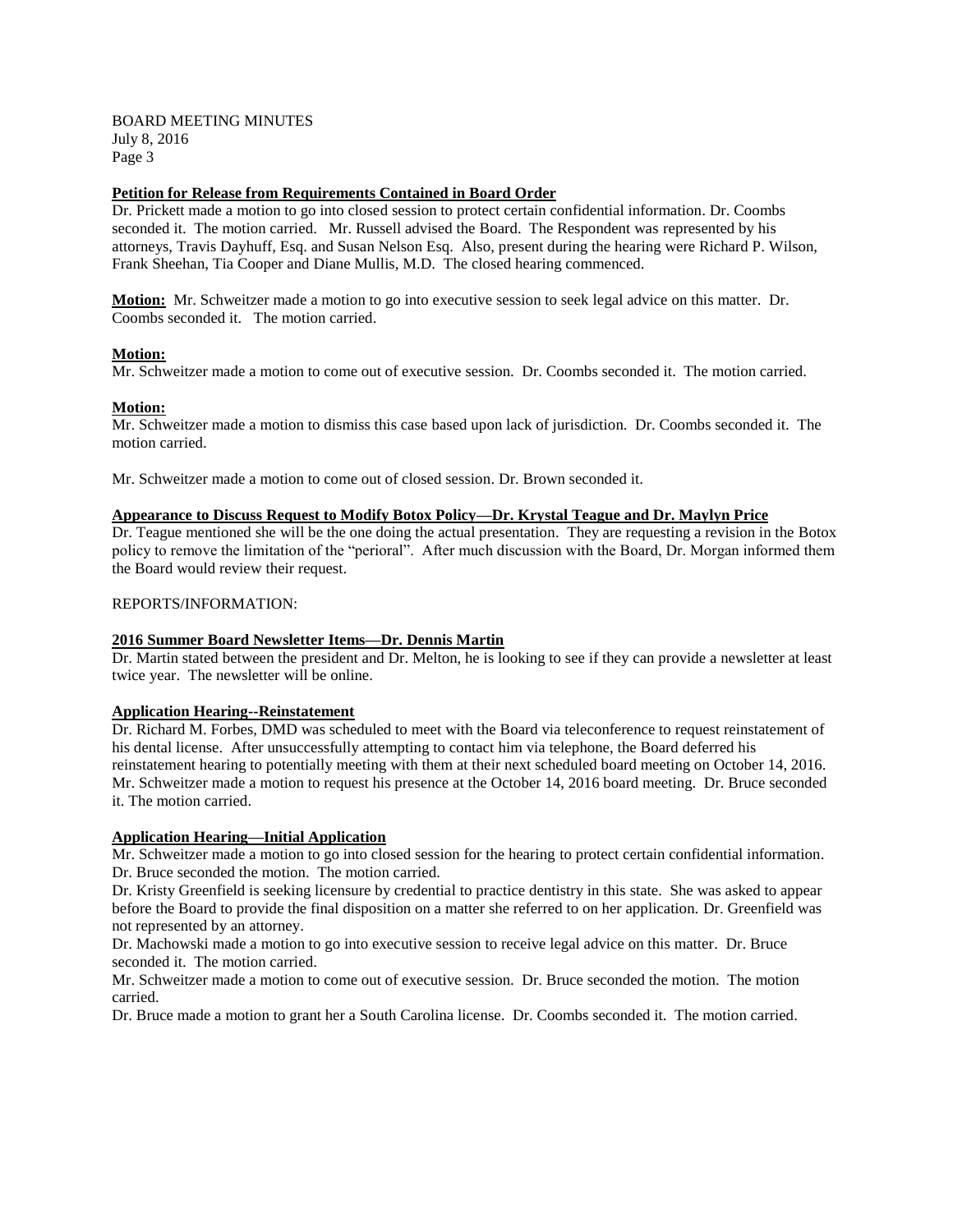BOARD MEETING July 8, 2016 Page 4

#### **Application Hearing—Initial Application**

Dr. Morgan stated the Board is in closed session to protect certain confidential information.

Megan K. Skodras is seeking licensure as a dental hygienist in this state. She was requested to meet with the Board because she answered "yes" to a question on the personal history information page of the application. She was not represented by an attorney.

Dr. Coombs made a motion to go into executive session to receive legal advice on this matter. Dr. Brown seconded it. The motion carried.

Dr. Machowski made a motion to come out of executive session. Ms. Murphy seconded it. The motion carried. Dr. Bruce made a motion to grant her a dental hygiene license and encourage her to be careful from now on. Mr. Schweitzer seconded the motion. The motion carried.

#### **Application Hearing—Initial Application**

Dr. Morgan stated the Board is in closed session to protect certain confidential information. Brooke A. Middleton is seeking licensure as a dental hygienist in this state. She was requested to meet with the Board because she had a "yes" answer on her application. She was not represented by an attorney. After a brief discussion with Ms. Middleton, Dr. Machowski made a motion to grant her a dental hygiene license. Dr. Prickett seconded the motion. The motion carried.

#### NEW BUSINESS

#### **Appointment of Dr. Walt Machowski to Serve as the New Board Representative to ADEX—Dr. Morgan**

Dr. Morgan stated Dr. Machowski seeks approval from the Board to be the representative to ADEX. He would serve in the House of Delegates and represent South Carolina for us.

Mr. Schweitzer made a motion to appoint Dr. Machowski. Ms. Murphy seconded it. The motion carried.

## **Discussion on board members to attend the AADB and ADA Annual Meetings in Denver, CO on October 18- 24, 2016**

Dr. Morgan requested that as many board members and the administrator -attend these meetings, if possible this year due to the topics being discussed such as a discussion on the different paths to initial licensure, licensing compacts, endorsement across states, etc. With much discussion, several Board members expressed an interest in attending.

### **Discussion on guidance for Board staff on applicants with "yes" answers on license applications, etc.**

Mr. Schweitzer made a motion to allow the president or designees of the president to review and approve or disapprove license applications that have some reflection, or a "Yes": answer on question, 3, and make it a substantive decision as to whether or not he can be approved "as is" or whether it needs to come before the Board for initial licensing. Dr. Bruce seconded it. The motion carried.

## **Discussion on advertising issues related to dentists offering discounts to new patients, groupons, split fees, signage, etc.**

Mr. Schweitzer made a motion to go into executive session to receive legal advice on this matter. Dr. Coombs seconded the motion. The motion carried.

Mr. Schweitzer made a motion to come out of executive session. Dr. Coombs seconded it. The motion carried. Dr. Morgan stated after getting legal counsel, the Board has the opinion that coupons are legal; groupons and split fees are not legal.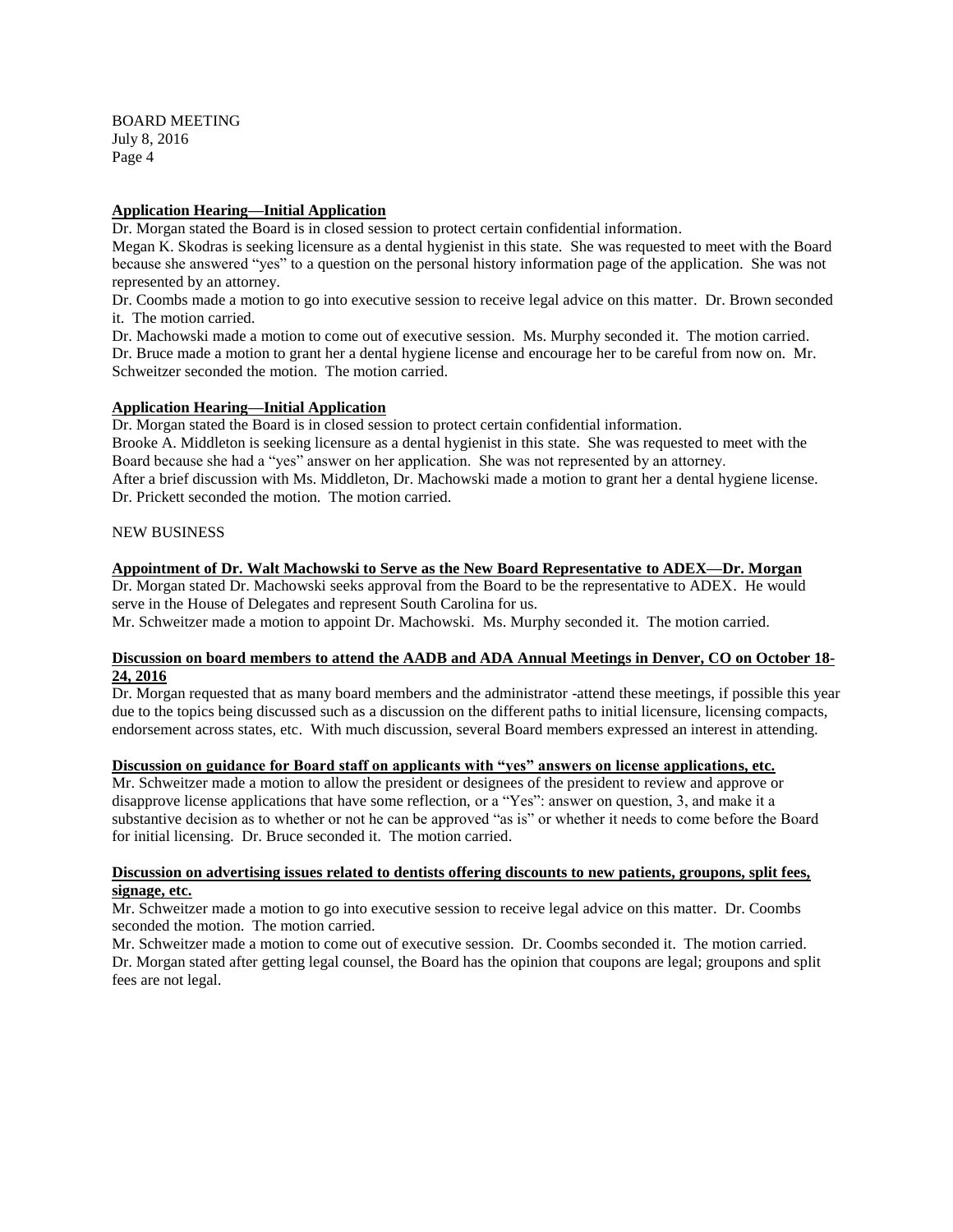BOARD MEETING MINUTES July 8, 2016 Page 5

### **Discussion on ex-military dental assistants entering public sector request for waiver for exemption taking radiography certification course based on documented evidence of military training and certification credentials**

Dr. Morgan stated there is a request for a waiver for exemption taking radiographic certification courses based on documented evidence of military training and certification credentials. Dr. Melton stated this request came from the South Carolina Dental Association. After much discussion on the matter. Dr. Coombs make a motion that ex-active duty military dental assistants entering the public sector be given a waiver for exemption from taking the radiography certification course, based on their documenting evidence of their military training and certification credentials. Dr. Brown and Ms. Murphy seconded it. The motion carried.

### **Ratification of Licenses**

Dr. Coombs made a motion to ratify. Mr. Schweitzer seconded. The motion carried. Dr. Morgan stated all licensed have been ratified.

### **Approval of Dr. Martin to be Reappointed to the SRTA Dental Exam Committee**

Dr. Hazel made a motion to keep Dr. Martin on the committee to represent our Board. Mr. Schweitzer seconded it. The motion carried.

## **Administrative Report**

Dr. Melton reported to date we have had 276 applications submitted in all categories. That includes licenses; certifications; monitoring nitrous oxide; monitoring infiltration anesthesia; and also portable and mobile applications. The Board has issued 76 licenses or certifications in the April/May timeframe. Since the last Board meeting, we have had 76 individuals who have taken the nitrous exam, with one failure; we've had 20 individuals who have taken the infiltration exam, 13 passed, 7 failures. Since the last board meeting, in all categories, there are 11,905 credentials. On July 15<sup>th</sup> there was a specialty exam. There were 19 candidates for that exam. We have a couple of Panel Hearings scheduled. Dr. Melton stated the Sedation Regulation Committee is scheduled to work on the protocols needed in order to implement the applications and permits mandated by the new legislation starting in September.

## **WREB Exam Observation Report**

Dr. Morgan stated he attended the WREB Exam held at the University of Southern California from June 17<sup>th</sup> through June 20th in Los Angeles, CA. Dr. Morgan gave an extensive and favorable report of his experience observing the WREB Exam. He stated the Director of Exam Administration, Dr. Bruce Horn, along with the Director of Hygiene Administration has been asked to attend our next meeting in October to answer questions about WREB and to do a presentation as well.

#### **Public Comments**

Ms. Shealey wanted to know if the Board voted on the case from the IRC Report- the case with the non-delivered crown.

Dr. Bruce made a motion to go into executive session to receive legal advice on this matter. Dr. Coombs seconded it. The motion carried.

Mr. Schweitzer made a motion to come out of executive session. Dr. Prickett seconded it. The motion carried. Dr. Machowski made a motion that the IRC case number 2015-79 be changed to – issue a Letter of Caution and inform the dentist that he needs to be careful about placing himself in situations where he does not have the ability to complete work that is started. Dr. Bruce seconded it. The motion carried.